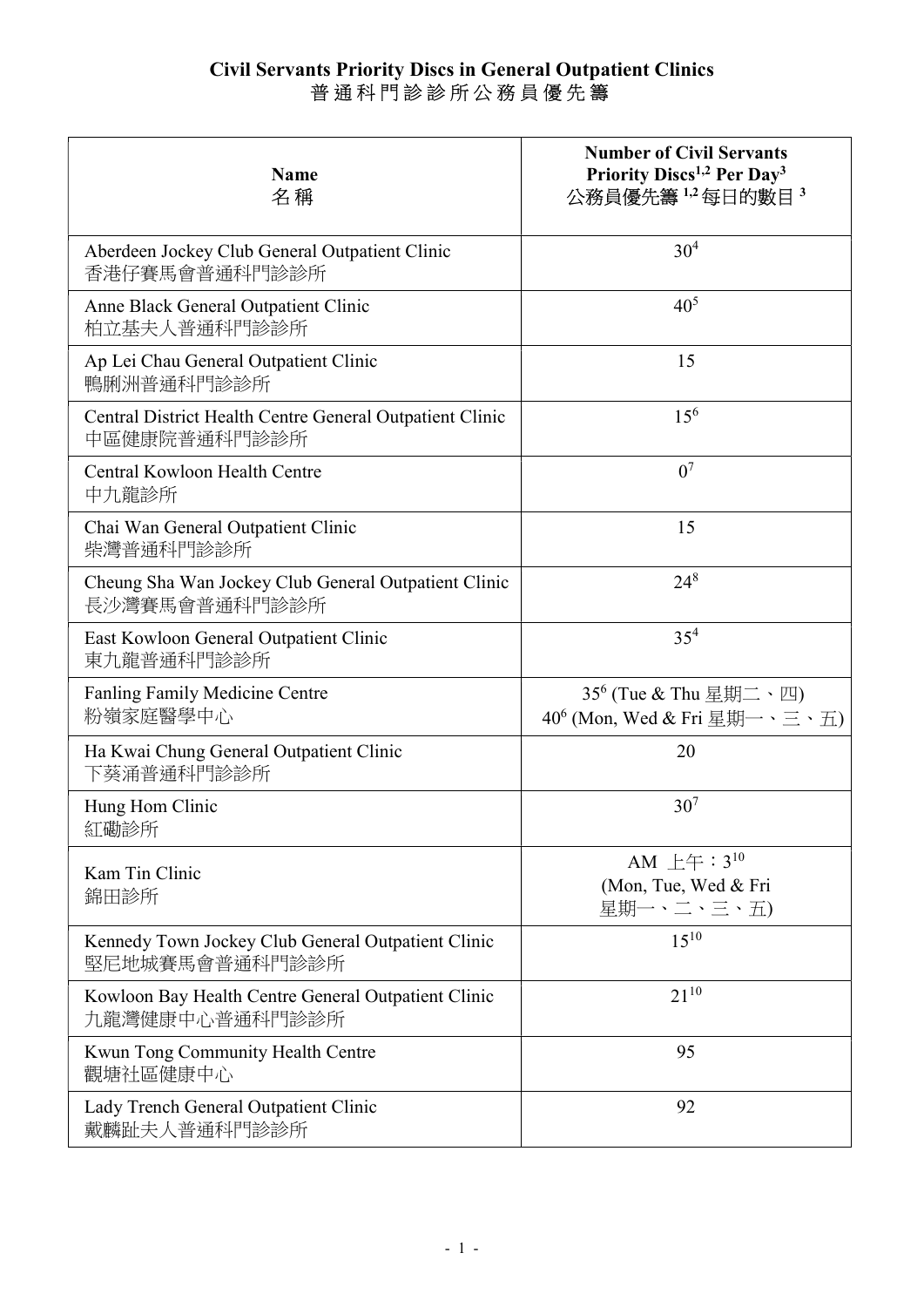| <b>Name</b><br>名稱                                                   | <b>Number of Civil Servants</b><br>Priority Discs <sup>1,2</sup> Per Day <sup>3</sup><br>公務員優先籌1,2每日的數目3 |
|---------------------------------------------------------------------|----------------------------------------------------------------------------------------------------------|
| Lam Tin Polyclinic General Outpatient Clinic<br>藍田分科診所普通科門診診所       | $24^{4}$                                                                                                 |
| Lee Kee Memorial Dispensary<br>李基紀念醫局                               | 50 <sup>7</sup>                                                                                          |
| Lek Yuen General Outpatient Clinic <sup>11</sup><br>瀝源普通科門診診所 11    | $55^{5,11}$                                                                                              |
| Li Po Chun General Outpatient Clinic<br>李寶椿普通科門診診所                  | 30                                                                                                       |
| Ma On Shan Family Medicine Centre<br>馬鞍山家庭醫學中心                      | 47                                                                                                       |
| Madam Yung Fung Shee Health Centre<br>容鳳書健康中心                       | $44^{4}$                                                                                                 |
| Mona Fong General Outpatient Clinic<br>方逸華普通科門診診所                   | 29                                                                                                       |
| Mrs Wu York Yu General Outpatient Clinic<br>伍若瑜夫人普通科門診診所            | 30                                                                                                       |
| Mui Wo General Outpatient Clinic<br>梅窩普通科門診診所                       | 15                                                                                                       |
| Nam Shan General Outpatient Clinic<br>南山普通科門診診所                     | 11                                                                                                       |
| Ngau Tau Kok Jockey Club General Outpatient Clinic<br>牛頭角賽馬會普通科門診診所 | 30                                                                                                       |
| North Kwai Chung General Outpatient Clinic<br>北葵涌普通科門診診所            | 20                                                                                                       |
| North Lamma General Outpatient Clinic<br>北南丫普通科門診診所                 | 20                                                                                                       |
| North Lantau Community Heath Centre<br>北大嶼山社區健康中心                   | 30                                                                                                       |
| Peng Chau General Outpatient Clinic<br>坪洲普通科門診診所                    | 10                                                                                                       |
| Robert Black General Outpatient Clinic<br>柏立基普通科門診診所                | $40^{10}$                                                                                                |
| Sai Wan Ho General Outpatient Clinic<br>西灣河普通科門診診所                  | 40                                                                                                       |
| Sai Ying Pun Jockey Club General Outpatient Clinic<br>西營盤賽馬會普通科門診診所 | 87                                                                                                       |
| Sha Tau Kok General Outpatient Clinic<br>沙頭角普通科門診診所                 | AM 上午: $8^5$ (Tue & Sat 星期二、六)<br>PM 下午: $5^5$ (Mon & Thu 星期一、四)                                         |
| Shatin (Tai Wai) General Outpatient Clinic<br>沙田(大圍)普通科門診診所         | 20                                                                                                       |
| Shau Kei Wan Jockey Club General Outpatient Clinic<br>筲箕灣賽馬會普通科門診診所 | $25^{4}$                                                                                                 |
| Shek Kip Mei General Outpatient Clinic<br>石硤尾普通科門診診所                | $20^{4}$                                                                                                 |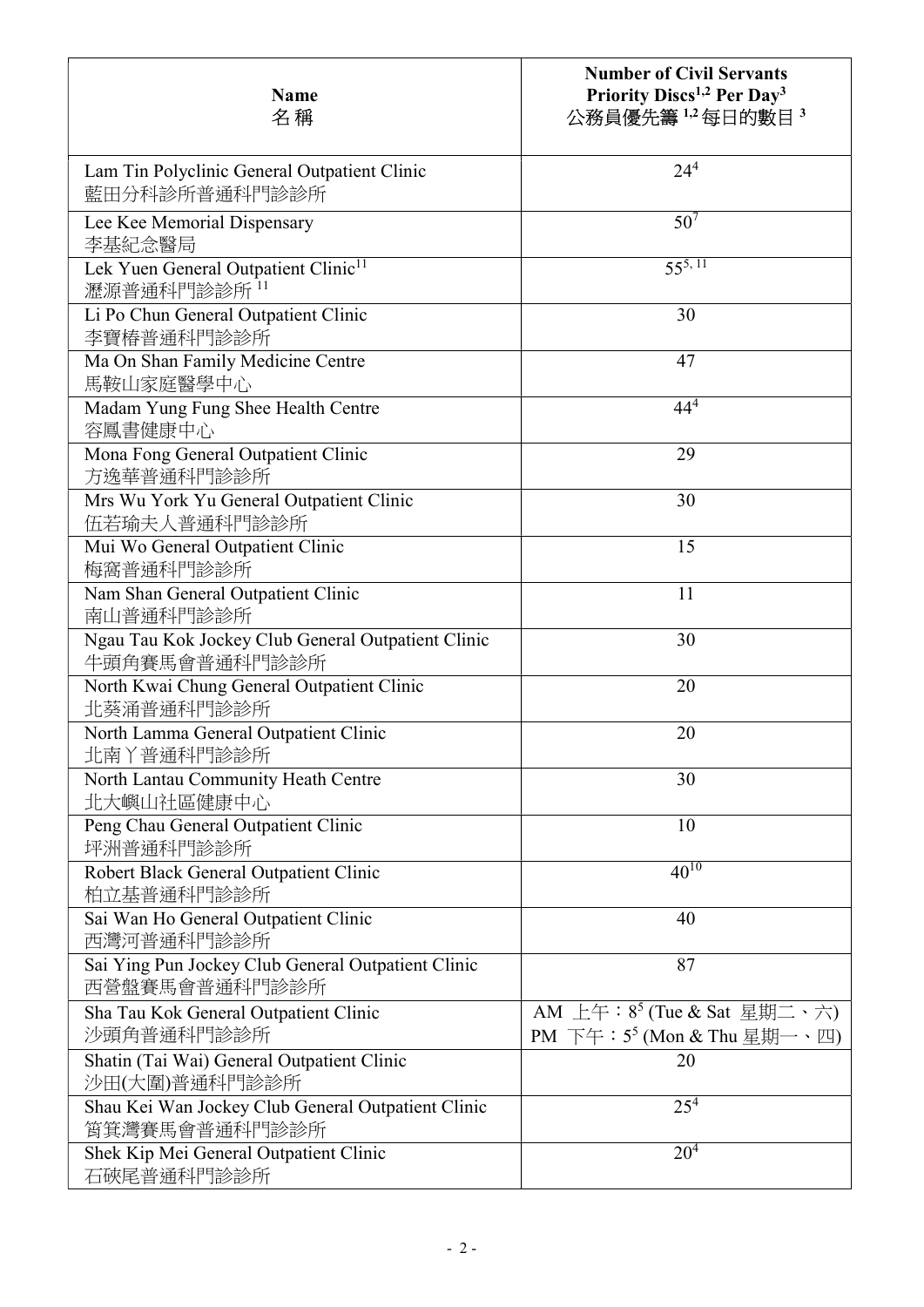| <b>Name</b><br>名稱                                                          | <b>Number of Civil Servants</b><br>Priority Discs <sup>1,2</sup> Per Day <sup>3</sup><br>公務員優先籌1,2每日的數目3 |
|----------------------------------------------------------------------------|----------------------------------------------------------------------------------------------------------|
|                                                                            |                                                                                                          |
| Shek Wu Hui Jockey Club General Outpatient Clinic<br>石湖墟賽馬會普通科門診診所         | 40                                                                                                       |
| Shun Lee General Outpatient Clinic<br>順利普通科門診診所                            | $20^{5}$                                                                                                 |
| Shun Tak Fraternal Association Leung Kau Kui Clinic<br>順德聯誼會梁銶琚診所          | 70 <sup>7</sup>                                                                                          |
| Sok Kwu Wan General Outpatient Clinic<br>索罟灣普通科門診診所                        | 10 (Mon & Fri 星期一、五)                                                                                     |
| South Kwai Chung Jockey Club General Outpatient<br>Clinic<br>南葵涌賽馬會普通科門診診所 | $30^{10}$                                                                                                |
| <b>Stanley General Outpatient Clinic</b><br>赤柱普通科門診診所                      | PM 下午: 5 <sup>6</sup> (Mon to Fri 星期一至五)                                                                 |
| Ta Kwu Ling General Outpatient Clinic<br>打鼓嶺普通科門診診所                        | AM 上午: 5 <sup>5</sup> (Thu 星期四)<br>PM 下午: 5 <sup>5</sup> (Tue 星期二)                                       |
| Tai O Jockey Club General Outpatient Clinic<br>大澳賽馬會普通科門診診所                | 10                                                                                                       |
| Tai Po Jockey Club General Outpatient Clinic<br>大埔賽馬會普通科門診診所               | 25 <sup>4</sup>                                                                                          |
| Tin Shui Wai (Tin Yip Road) Community Health Centre<br>天水圍(天業路)社區健康中心      | $16^{10}$                                                                                                |
| Tin Shui Wai Health Centre (Tin Shui Road)<br>天水圍健康中心(天瑞路)                 | 40                                                                                                       |
| Tseung Kwan O (Po Ning Road) General Outpatient<br>Clinic                  | $35^{6}$                                                                                                 |
| 將軍澳(寶寧路)普通科門診診所                                                            |                                                                                                          |
| Tseung Kwan O Jockey Club General Outpatient Clinic<br>將軍澳賽馬會普通科門診診所       | 30                                                                                                       |
| Tsing Yi Cheung Hong General Outpatient Clinic<br>青衣長康普通科門診診所              | 30                                                                                                       |
| Tsing Yi Town General Outpatient Clinic<br>青衣市區普通科門診診所                     | $25^{4}$                                                                                                 |
| Tuen Mun Clinic<br>屯門診所                                                    | $30^{12}$                                                                                                |
| Tuen Mun Wu Hong Clinic<br>屯門湖康診所                                          | 36                                                                                                       |
| Violet Peel General Outpatient Clinic<br>貝夫人普通科門診診所                        | $67^{6}$                                                                                                 |
| Wan Tsui General Outpatient Clinic<br>環翠普通科門診診所                            | $10^{6}$                                                                                                 |
| Wang Tau Hom Jockey Club General Outpatient Clinic<br>横頭磡賽馬會普通科門診診所        | $18^{9}$                                                                                                 |
| West Kowloon General Outpatient Clinic<br>西九龍普通科門診診所                       | 36                                                                                                       |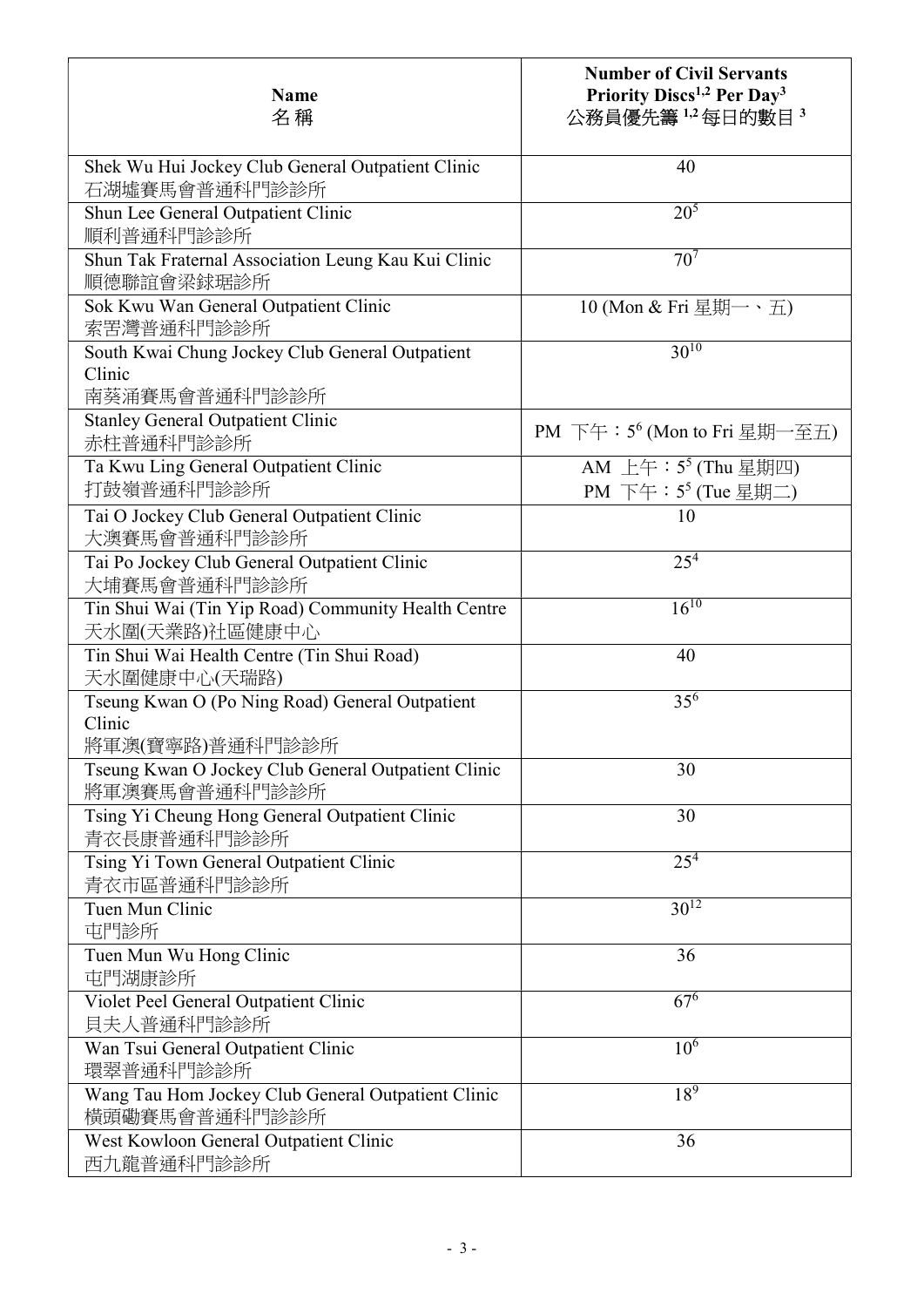| <b>Name</b><br>名稱                                | <b>Number of Civil Servants</b><br>Priority Discs <sup>1,2</sup> Per Day <sup>3</sup><br>公務員優先籌1,2每日的數目3 |
|--------------------------------------------------|----------------------------------------------------------------------------------------------------------|
| Wong Siu Ching Family Medicine Centre            | 30                                                                                                       |
| 王少清家庭醫學中心                                        |                                                                                                          |
| Wu York Yu General Outpatient Clinic             | $14^{9}$                                                                                                 |
| 伍若瑜普通科門診診所                                       |                                                                                                          |
| Yan Oi General Outpatient Clinic                 | $54^{6}$                                                                                                 |
| 仁愛普通科門診診所                                        |                                                                                                          |
| Yau Ma Tei Jockey Club General Outpatient Clinic | $92^{8}$                                                                                                 |
| 油麻地賽馬會普通科門診診所                                    |                                                                                                          |
| Yuen Chau Kok General Outpatient Clinic          | $40^{10, 11}$                                                                                            |
| 圓洲角普通科門診診所                                       |                                                                                                          |
| Yuen Long Jockey Club Health Centre              | 44                                                                                                       |
| 元朗賽馬會健康院                                         |                                                                                                          |

Note:

1 No priority disc arrangement for Caritas Medical Centre Family Medicine Clinic, Hong Kong Buddhist Hospital General Outpatient Clinic, Kwong Wah Hospital General Outpatient Department, Our Lady of Maryknoll Hospital Family Medicine Clinic, St John Hospital General Outpatient Department, Tung Wah Eastern Hospital General Outpatient Department, Tung Wah Hospital General Outpatient Clinic and Yan Chai Hospital General Practice Clinic.

明愛醫院家庭醫學診所、香港佛教醫院普通科門診診所、廣華醫院全科門診部、聖母醫院家庭醫學診所、長洲醫院普通科門診部、東華東院 普通科門診部、東華醫院普通科門診診所及仁濟醫院全科診所沒有優先籌的安排。

- 2 The starting time for issuing priority discs to civil servants aligns with the commencement of the registration hours of GOPCs. In general, the registration hours for the civil servants priority discs are from 8:45 a.m. to 9:30 a.m. for the morning session and from 1:45 p.m. to 2:30 p.m. for the afternoon session, except for a few GOPCs in remote areas including Peng Chau General Outpatient Clinic, Sha Tau Kok General Outpatient Clinic, Sok Kwu Wan General Outpatient Clinic and Ta Kwu Ling General Outpatient Clinic. Civil servants may refer to Hospital Authority's website (www.ha.org.hk) for the updated information on registration hours of the General Outpatient Clinics listed in the Annex. 各普通科門診診所派發公務員優先籌的開始時間與診所開始登記的時間是一致的。一般而言,公務員優先籌的登記時間為上午 8 時 45 分至 9 時 30 分及下午 1 時 45 分至 2 時 30 分,偏遠地區的部份普通科門診診所除外,如坪洲普通科門診診所、沙頭角普通科門診診所、索罟灣普 通科門診診所及打鼓嶺普通科門診診所。公務員可登入醫院管理局網站 (www.ha.org.hk) 查 閱本附件所載各普通科門診診所登記時間的最新 資料。
- 3 Number of discs available during a normal day session (except Sundays and public holidays), subject to actual circumstances of individual clinics. 在正常日間(星期日和公眾假期除外)診症時段提供的優先籌數目,視乎個別診所的實際情況。
- 4 The priority disc arrangement for serving civil servants of the general outpatient clinics concerned is resumed starting from 13 May 2022. 有關普通科門診診所於二零二二年五月十三日起恢復為現職公務員提供優先籌的安排。
- 5 The priority disc arrangement for serving civil servants of the general outpatient clinics concerned is resumed starting from 3 May 2022. 有關普通科門診診所於二零二二年五月三日起恢復為現職公務員提供優先籌的安排。
- 6 In response to the latest COVID-19 situation, the general out-patient clinic services, including the priority disc arrangement for serving civil servants, of the general outpatient clinics concerned are temporarily suspended starting from 1 March 2022 until further notice. 因應現時 2019 冠狀病毒病的情況,有關普通科門診診所的一般門診服務,包括為現職公務員提供優先籌的安排,會於二零二二年三月一日 起暫停,直至另行通知。
- 7 Starting from 25 October 2021, 75 priority discs are redistributed from Central Kowloon Health Centre to Shun Tak Fraternal Association Leung Kau Kui Clinic (45 discs), Hung Hom Clinic (15 discs) and Lee Kee Memorial Dispensary (15 discs) due to renovation works. 由於進行裝修工程,中九龍診所的 75 個優先籌於二零二一年十月二十五日起重新調配至順德聯誼會梁銶琚診所(45 個優先籌)、紅磡診所(15 個優先籌)及李基紀念醫局(15 個優先籌)。
- 8 In response to the latest COVID-19 situation, the general out-patient clinic services, including the priority disc arrangement for serving civil servants, of the general outpatient clinics concerned are temporarily suspended starting from 24 February 2022 until further notice. 因應現時 2019 冠狀病毒病的情況,有關普通科門診診所的一般門診服務,包括為現職公務員提供優先籌的安排,會於二零二二年二月二十 四日起暫停,直至另行通知。
- 9 In response to the latest COVID-19 situation, the general out-patient clinic services, including the priority disc arrangement for serving civil servants, of the general outpatient clinics concerned are temporarily suspended starting from 7 March 2022 until further notice. 因應現時 2019 冠狀病毒病的情況,有關普通科門診診所的一般門診服務,包括為現職公務員提供優先籌的安排,會於二零二二年三月七日 起暫停,直至另行通知。
- 10 In response to the latest COVID-19 situation, the general out-patient clinic services, including the priority disc arrangement for serving civil servants,